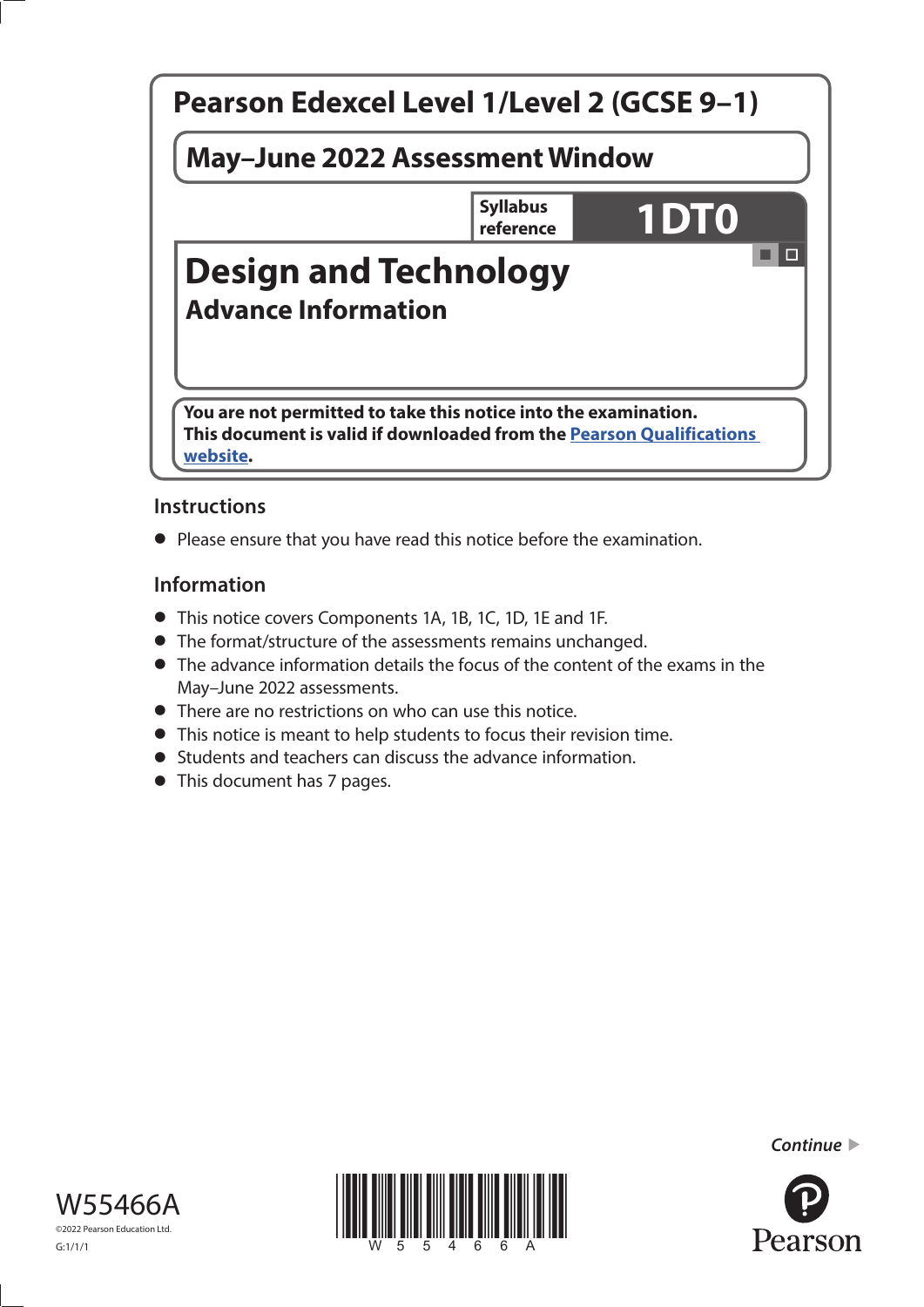#### **General advice**

- In addition to covering the content outlined in the advance information, students and teachers should consider how to:
	- manage their revision of parts of the specification which may be assessed in areas not covered by the advance information
	- manage their revision of other parts of the specification which may provide knowledge which helps with understanding the areas being tested in 2022.
- For specifications with synoptic assessments, topics not explicitly given in the advance information may appear, e.g. where students are asked to bring together knowledge, skills and understanding from across the specification.
- For specifications with optional papers/topics/content, students should only refer to the advance information for their intended option.
- For specifications with NEA, advance information does not cover any NEA components.

A link to the Joint Council for Qualifications guidance document on advance information can be found on the Joint Council for Qualifications website or [here.](https://www.jcq.org.uk/wp-content/uploads/2021/10/Advance-Information-for-General-Qualifications-2021-22.pdf)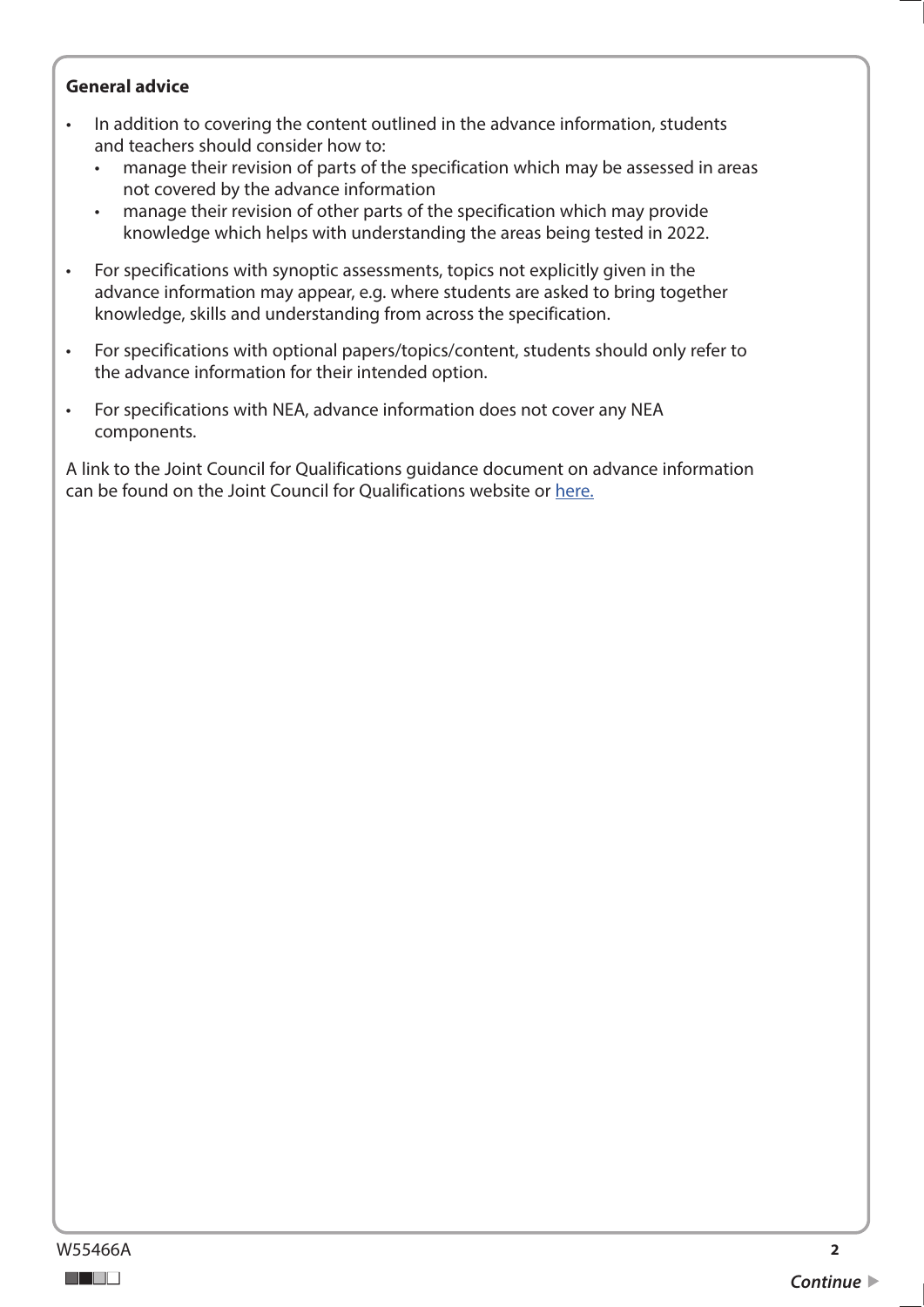## **Advance Information**

### **Subject specific section**

- The advanced information set out below where possible reflects all of the paper's higher tariff questions, not including mathematics-related questions.
- High tariff question topics can also appear as lower tariff questions within the paper.
- The specification content is presented in numerical order as set out in the specification, and not reflecting the question order of the examination paper.
- Content not listed here can appear within the paper in any question style.
- The format and length of the exam paper will remain consistent with previous exam series.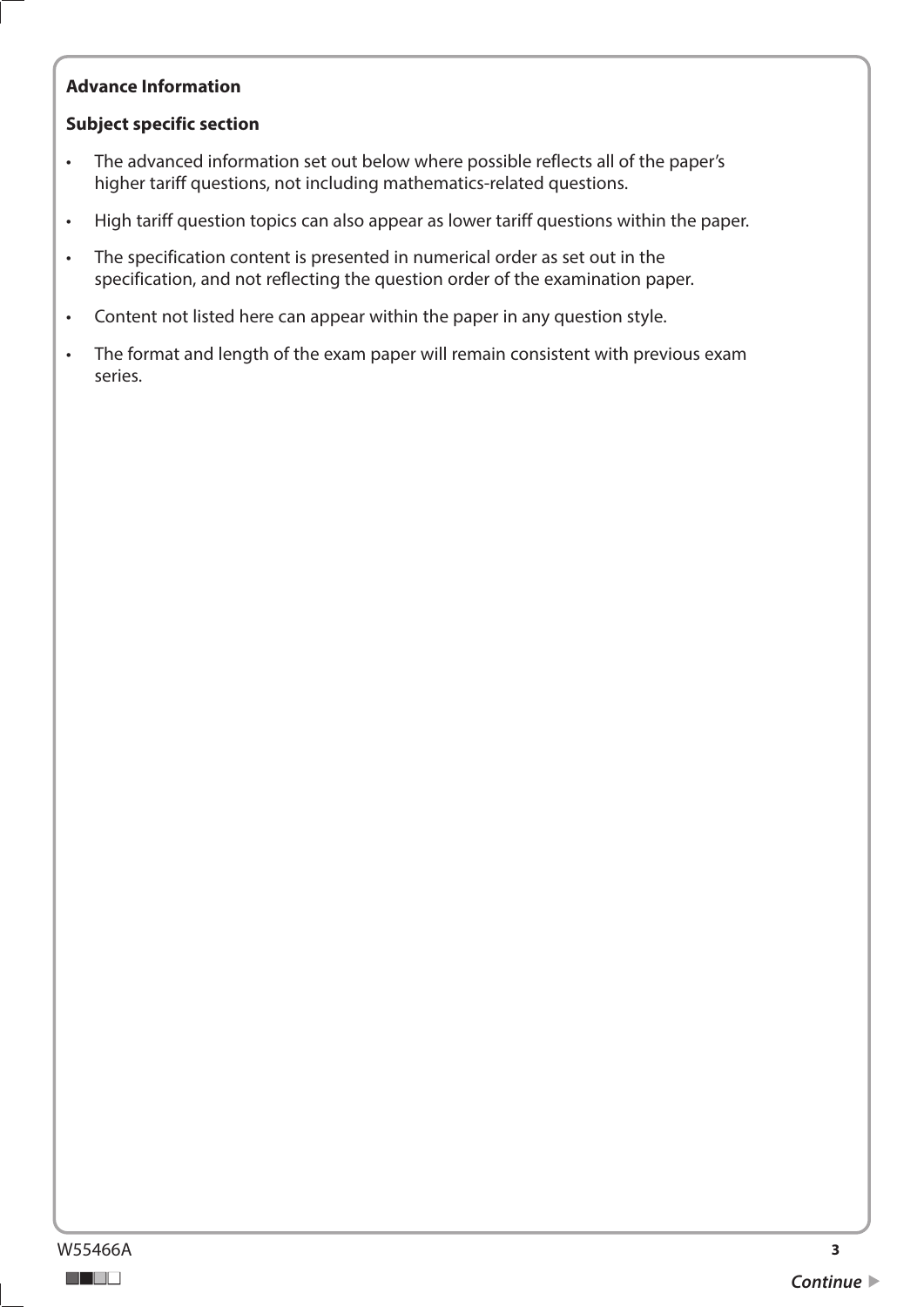These topic references are drawn from Issue 2 of the Pearson Edexcel GCSE (9–1) Design and Technology specification which is available [here.](https://qualifications.pearson.com/content/dam/pdf/GCSE/design-and-technology/2017/specification-and-sample-assessments/Specification-GCSE-L1-L2-in-Design-and-Technology.pdf)

### **Paper 1DT0/1A**

- $1.2$ How the critical evaluation of new and emerging technologies informs design decisions; considering contemporary and potential future scenarios from different perspectives, such as ethics and the environment
- $1.4$ Developments in modern and smart materials, composite materials and technical textiles
- $1.12$ The categorisation of the types, properties and structure of natural and manufactured timbers
- $2.3$ The way in which the selection of ferrous and non-ferrous metal is influenced
- $27$ Specialist techniques, tools, equipment and processes that can be used to shape, fabricate, construct and assemble a high-quality ferrous and/or non-ferrous metal prototype
- 2.8 Appropriate surface treatments and finishes that can be applied to ferrous and non-ferrous metals for functional and aesthetic purposes

### **Paper 1DT0/1B**

- $1.2$ How the critical evaluation of new and emerging technologies informs design decisions; considering contemporary and potential future scenarios from different perspectives, such as ethics and the environment
- $1.4$ Developments in modern and smart materials, composite materials and technical textiles
- $1.12$ The categorisation of the types, properties and structure of natural and manufactured timbers
- $3.2.2$ 3.2.2 The sources, origins, physical and working properties of papers and boards and their social and ecological footprint
	- Board
- $3.2.6$ The sources, origins, physical and working properties of papers and boards and their social and ecological footprint
	- Working properties the way in which each material behaves or responds to external sources
- $3.3$ The way in which the selection of papers and boards is influenced
- $3.7$ Specialist techniques, tools, equipment and processes that can be used to shape, fabricate, construct and assemble a high-quality paper and board prototype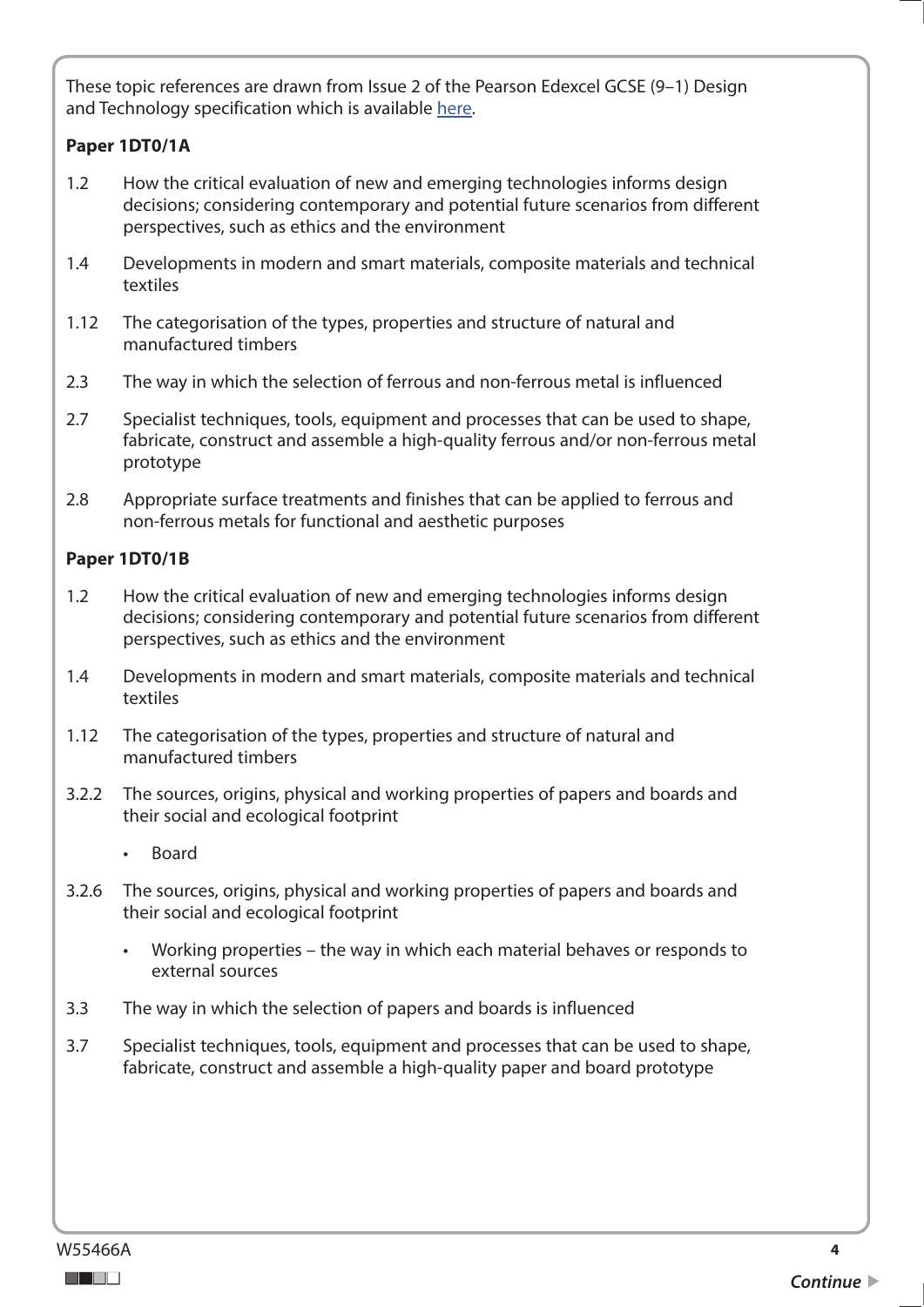## **Paper 1DT0/1C**

- $1.2$ How the critical evaluation of new and emerging technologies informs design decisions; considering contemporary and potential future scenarios from different perspectives, such as ethics and the environment
- $1.4$ 1.4 Developments in modern and smart materials, composite materials and technical textiles
- $1.12$ The categorisation of the types, properties and structure of natural and manufactured timbers
- 4.3 The way in which the selection of thermoforming and thermosetting polymers is influenced
- $4.7$ Specialist techniques, tools, equipment and processes that can be used to shape, fabricate, construct and assemble a high-quality thermoforming and thermosetting polymers prototype
- 4.8 Appropriate surface treatments and finishes that can be applied to thermoforming and thermosetting polymers for functional and aesthetic purposes

#### **Paper 1DT0/1D**

- $1.2$ How the critical evaluation of new and emerging technologies informs design decisions; considering contemporary and potential future scenarios from different perspectives, such as ethics and the environment
- $1.4$ Developments in modern and smart materials, composite materials and technical textiles
- $1.12$ The categorisation of the types, properties and structure of natural and manufactured timbers
- $5.2.3$ The sources, origins, physical and working properties of components and systems and their social and ecological footprint
	- Outputs
- $5.2.6$ The sources, origins, physical and working properties of components and systems and their social and ecological footprint
	- Working properties the way in which each material behaves or responds to external sources
- 5.3 The way in which the selection of components and systems is influenced
- 5.7 Specialist techniques, tools, equipment and processes that can be used to shape, fabricate, construct and assemble a high-quality systems prototype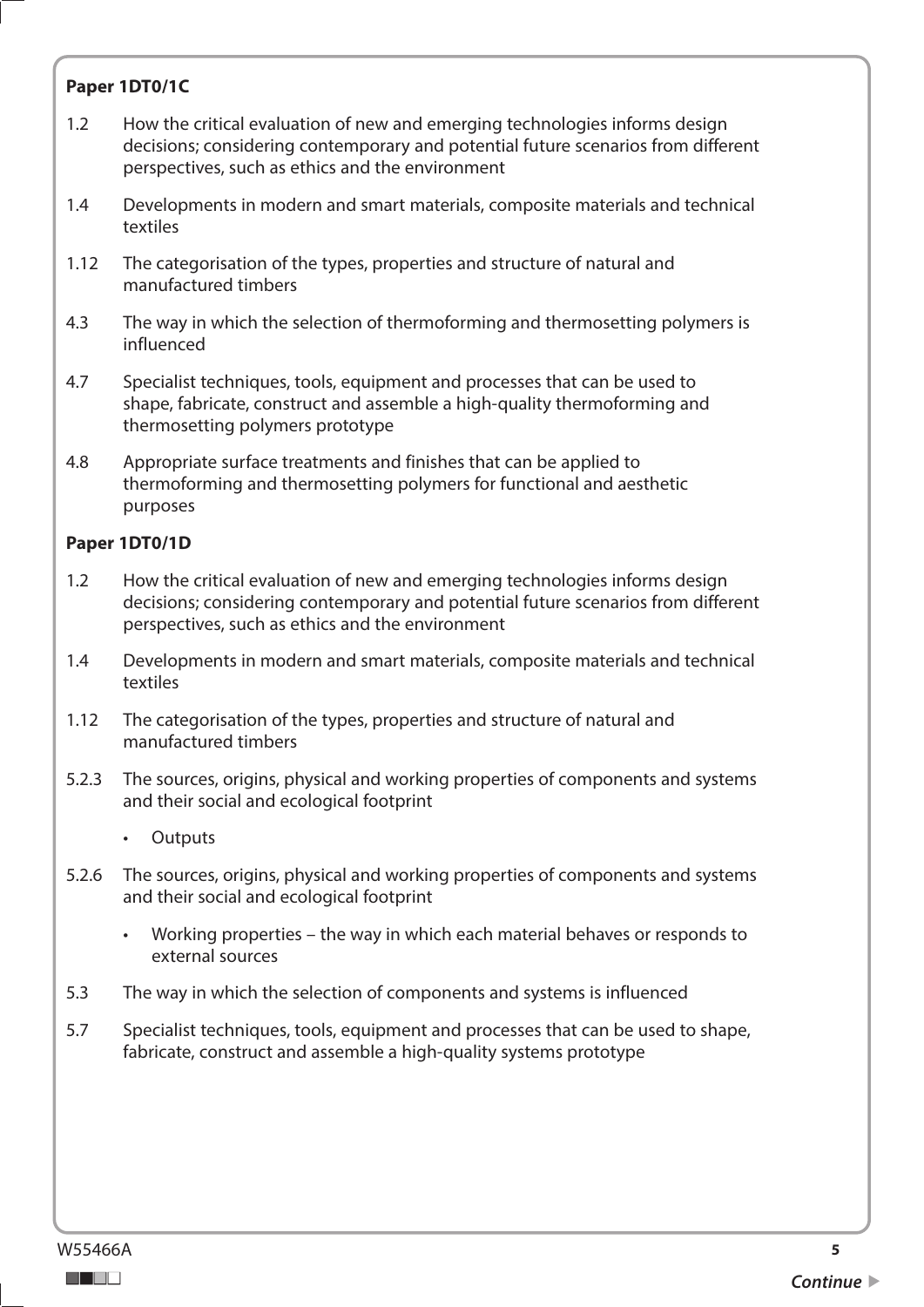## **Paper 1DT0/1E**

- $1.2$ How the critical evaluation of new and emerging technologies informs design decisions; considering contemporary and potential future scenarios from different perspectives, such as ethics and the environment
- $1.4$ 1.4 Developments in modern and smart materials, composite materials and technical textiles
- $1.12$ The categorisation of the types, properties and structure of natural and manufactured timbers
- $6.2.2$ The sources, origins, physical and working properties of natural, synthetic, woven and non-woven, knitted, blended and mixed-fibre textiles and their social and ecological footprint
	- **Synthetic**
- 6.2.7 The sources, origins, physical and working properties of natural, synthetic, woven and non-woven, knitted, blended and mixed-fibre textiles and their social and ecological footprint
	- Working properties the way in which each material behaves or responds to external sources
- 6.3 The way in which the selection of natural, synthetic, blended and mixed-fibre textiles is influenced
- 6.7 Specialist techniques, tools, equipment and processes that can be used on natural, synthetic, woven and non-woven, knitted, blended and mixed-fibre textiles to shape, fabricate, construct and assemble a high-quality prototype

### **Paper 1DT0/1F**

- $1.2$ 1.2 How the critical evaluation of new and emerging technologies informs design decisions; considering contemporary and potential future scenarios from different perspectives, such as ethics and the environment
- $1.4$ Developments in modern and smart materials, composite materials and technical textiles
- $1.12$ The categorisation of the types, properties and structure of natural and manufactured timbers
- $7.2.3$ The sources, origins, physical and working properties of each natural and manufactured timber and their social and ecological footprint
	- Manufactured timber
- $7.2.6$ The sources, origins, physical and working properties of each natural and manufactured timber and their social and ecological footprint
	- Working properties the way in which each material behaves or responds to external sources